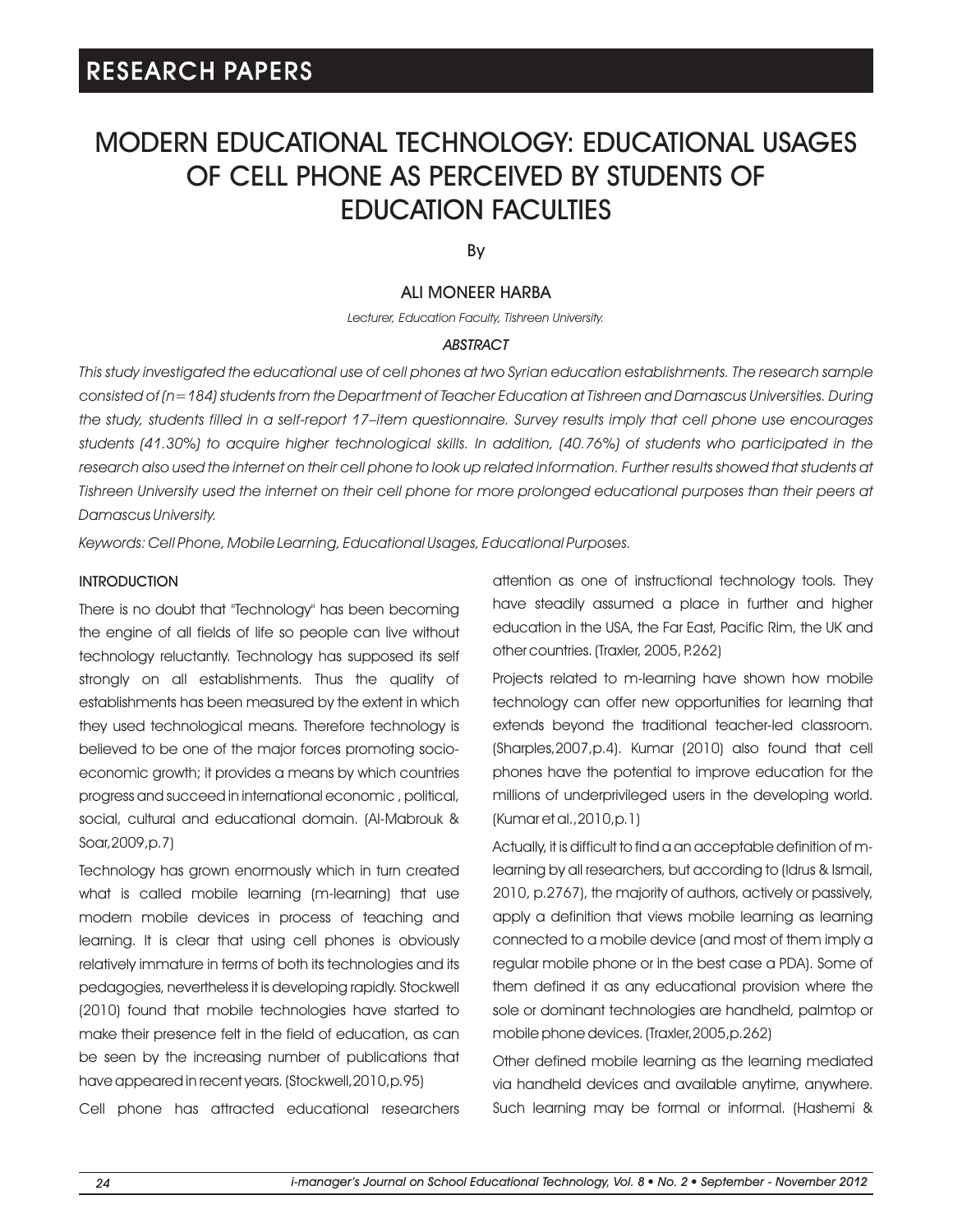Ghasemi, 2011, p.2949). In light of the previous definitions, the researcher defines m-learning as the approach that allows learners to benefit from mobile devices features (recorder, camera, programs and internet) in their instruction and education; It is the process of learning where you want and when you want by using mobile devices.

## Educational Advantages of Cell Phones

Seibu and Biju establish the following classification of advantages focused on higher education: (Seibu & Biju, 2008, p.17)

·Easy Access: Free available knowledge with updated information. Immediate access to learning materials anywhere.

• Self- Study Options: The m-learning flexibility permits to study anytime and change the level of learning intensity in each particular case (even more freedom of action than using a desktop PC).

·Evaluation and Feedback: The m-learning devices can include some evaluative tools in order to control the student's progress, even create detailed reports. That permits to know what students have learnt during the course, how the course is developing and how the student improves. We obtain information about the benefits for the learning process.

·Access to diverse online materials: An m-learning system permits a continuous interaction between teachers and students. Students have access to the course material and to digital online libraries which are useful to face their tasks and exams. It is a clearly beneficial aspect for learning.

·Cell phone helps learners to construct knowledge throughout daily activities, thereby making this technology an integral part of daily learning. (Misfsud,2003,p.100)

·Mobile phones connect students with teachers and other students and help them deal with class attendance issues, rearrange meetings, retrieve schedule and assignment data, discuss assignments and coordinate study groups. (katz,2004,p.94)

### Obstacles of Using Cell phones for m-Learning

The reduced size of the screen of mobile phone makes

some people doubt about their efficacy for the purposes of high level formation. (Lopez et al.,2009,p.2674)

The limited charging capacity of the phone batteries is also a problem learners face it when they use mobile phones. (Ferry,2009,p.52)

Connections and typing are slow. Storage is also limited.

Costs are too high. Risks of theft, rain, mud and breakability. (Wentzel et al., 2005,p.7)

Limitations of Programs: Actually, there are not enough programs to cover all educational fields.

Lacking of Educational Programmers: There are few educational programmers who can design and produce programs for educational purposes.

### General Requirements for Mobile Learning

According to (Nordin,2010b,p.132) Sharples et al. (2000) outlined a number of general requirements that have to be considered when designing mobile materials. The requirements include technology that is:

·Highly Portable: So as to support learning whenever and wherever.

·Individual: The design should be able to support individual learning, cater for individual learning styles and be adaptable to learners' abilities.

·Unobtrusive: Learners should be able to retrieve knowledge without the technology becoming a deterrent.

·Available: Enabling communication with friends, experts and/or teachers.

·Adaptable: The context of learning should be adaptable to situations and the individual's skills and knowledge development.

Persistent: Able to manage the learner's learning despite the changes in the technology itself.

Useful: Useful to learners for everyday chores.

User-Friendly: Easy for people to use and must not create techno phobia among new users.

### Literature Review

Suki & Suki (2007) studied mobile phone usage for mlearning and compared between heavy and light mobile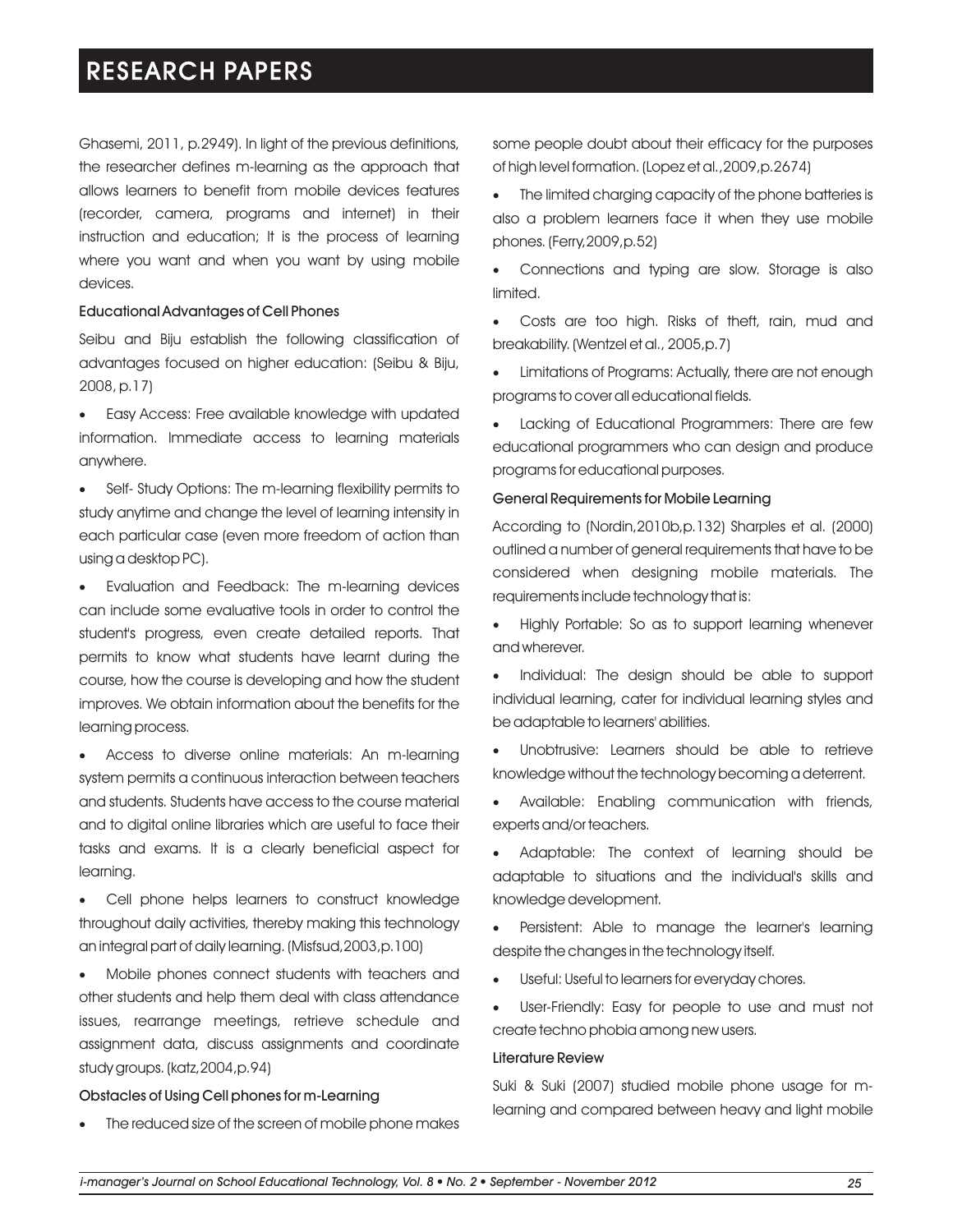phone users. The questionnaires were distributed to (436) mobile phone users in Kuala Lumpur, the capital city of Malaysia. The study involved many fields such as: the users' adoption level of mobile technologies usage and mobile content consumption, the frequency of access to internet and mobile games. Results showed that heavy mobile phone users access/subscribe to more than one type of mobile content than light mobile phone users, have more frequent access to internet, heavy mobile phone users use mobile games for educational purposes more than light mobile phone users.

Hartnell & Heym (2008) explored how mobile phones help students secondary schools by students in UK in learning process. This survey involved (331) students. Results asserted that students used their mobile phones in classes, mainly in Maths (27%), Science (15%), English and Geography (both 11%) and ICT (9%). Student used their mobile phones for educational purposes as the following percentages Calculator (37%), SMS (19%), Camera (18%), Stopwatch (16%), Mp3 (14%), Internet (11%) and phone calls (9%).

According to (Brown & Metcaf, 2008) MASIE Center conducted a survey research to investigate the mobile learning practices and future plans and desires. The data were collected from 200 member at MASIE Center. The results showed that: (24%) of respondents deploy some mobile learning in their organizations. The most common transactions on a mobile device include placing and receiving organizational phone calls (98%), emails (91%), and text messages (83%). Many use mobile devices for writing/word processing (68%) and to deploy audio podcasts (63%). Respondents (52%) used mobile phones in-house resources to develop mobile learning.

Chen et al. (2008) aimed at comparing between computer assisted instruction and mobile devices assisted instruction. The researchers created website, providing functions enabling learning to take place anytime and anywhere with any available learning device. The web site was included three modules from a course "Introduction to Computer Science". The experiment was performed at the National Central University in Taiwan, and the subjects were (54) students. First, all Students were then trained for two weeks on how to access the web-based. Second, the researcher split the students into two groups; experimental group (n=27) and control group (n=27). The results showed that the grades of the experiment group outperformed the control group by (12%), (5.3%),(13%), and (9%) in four weekly tests respectively. Moreover, t-test analysis showed that the test results of the experimental group were significantly different from those of the control group, indicating that this module can signally enhance the learning performance of the experiment group by using learning system through a cell phone and PDA (Personal Digital Assistants).

Stockwell (2010) conducted a study to examine the effect of using cell phone for vocabulary activities. He examined (175) pre-intermediate learners of English who could choose to complete vocabulary activities on either a cell phone or a desktop computer in Law at Waseda University, Tokyo. The results indicated that 60% (105 learners) did not use the cell phone at all for the activities, and a further 18.9% (33 learners) used the cell phone for (20%) or less of the activities completed. Only very small numbers of learners used the mobile phone for the majority of the activities, with just (3) learners (1.7%) electing to use the cell phone for all of the vocabulary activities.

Nordin et al. (2010a) reported a study on the students' acceptance of the m-Learning approach in the teaching and learning process. A total of (100) students from the undergraduate programmes responded to a self-report questionnaire. From the data analysis, the study reported that the students agreed that cell phones can be used for teaching and learning. The study also revealed that with this age group (35–45 years old), SMS is the most popular method of communication and cell phones are mainly used for talking and messaging. Furthermore, the mlearning activities are great ways to motivate students and foster interaction among them.

Georgieva, et al. (2011) conducted a research to evaluate mobile learning system named (Flagman) developed in the University of Ruse, Bulgaria. The system supports foreign languages learning using mobile devices (Personal Digital Assistants, smart phones or wireless laptops). All learning materials and system interface are in seven languages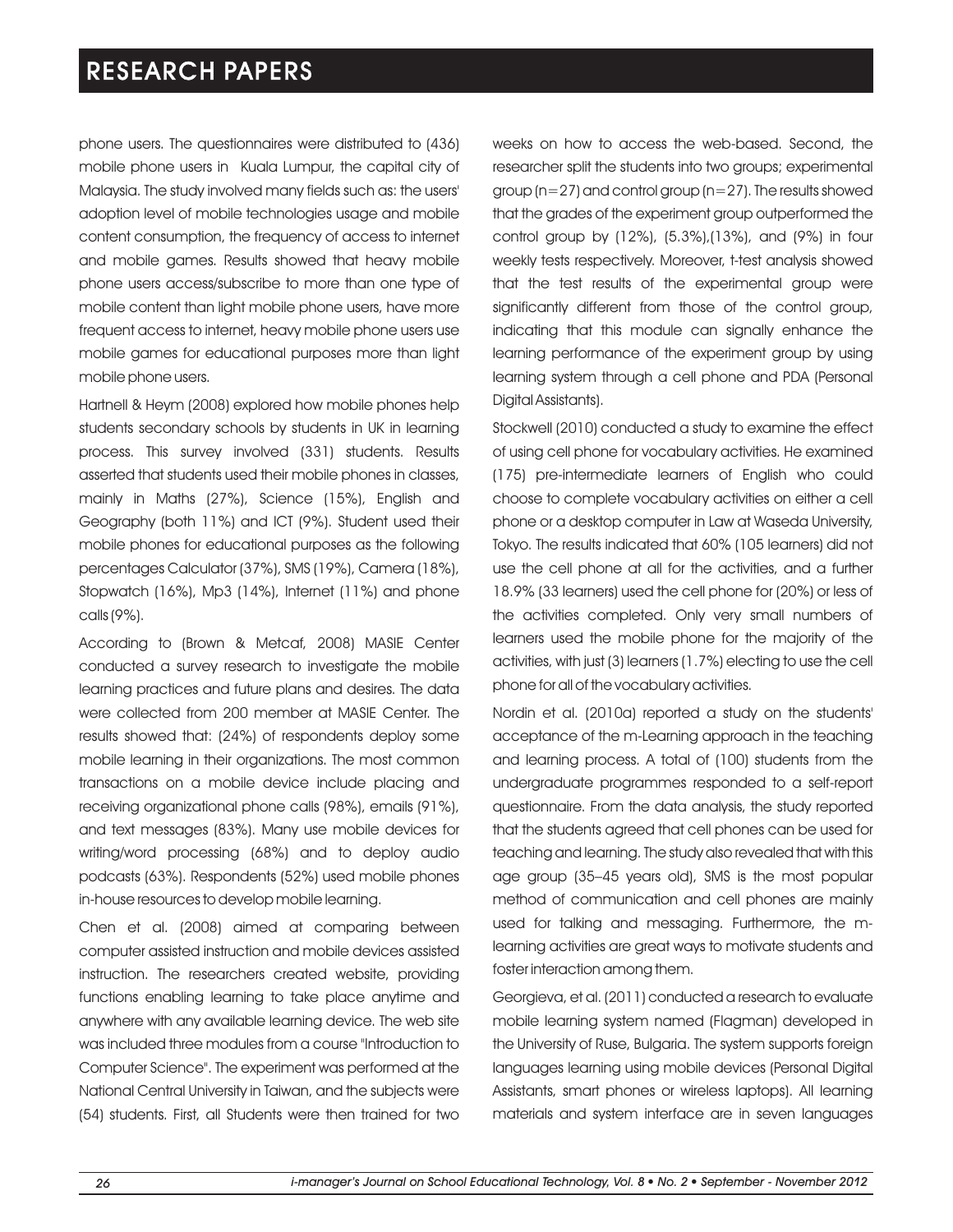–English, German, French, Spanish, Portuguese, Greek and Bulgarian. Investigation method was used for evaluation of the system. A questionnaire which consists of (35) questions. The evaluation of the system is made during its trials in the British Hellenic College in Athens, Greece, in the International College, Dobrich, Bulgaria and in the University of Ruse, Bulgaria. (214) users (students and university lectures) were asked to fill in the questionnaire after using the system. The analysis of results showed that the mobile learning system is technical feasible, didactic, effective and user friendly.

Hakoama & Hakoyama (2011) investigated the relationship among m-learning and many factors, gender is one of them. The sample consisted of (499) students; (340) of them are females. The students were recruited from students enrolled in courses in Human Development in a mid-sized, Midwestern University during (2009-2010). Results indicated that females spent significantly more time on the cell phone than the males. Females appreciated the importance of cell phone more than males did.

Although, the phenomenon of using cell phone for educational purposes is widely spread all over the world, there haven`t been any serious evaluations for this phenomenon in Syria. In addition, the need to establish the context in field of using mobile technologies has been a basic prerequisite. This formed a sense for me as researcher to conduct this study. Thus, here is the research problem. This study attempts to highlight educational usages of cell phone in two fields: The first field focuses on the role of cell phone in acquiring knowledge and experiences while the second one refers to the educational usages of internet on cell phone. Students were selected form Department of Class Teacher in two faculties of education in Syrian Arab Republic. The two Faculties are: The Education Faculty at Damascus University and The Second Faculty of Education at Tishreen University. The main question that this research attempt to answer is: What is educational usages of cell phone as perceived by students of Faculty of Education at both of Damascus and Tishreen Universities?

Essentiality of this Research and its Objectives *Essentiality of this Research* 

The significance of conducting this research springs from the following points

The results of this study may help decision makers in Syrian educational authorities to do serious steps toward developing educational usages of cell phone.

The results of this study may clarify the positive and negative points that need reinforcement and instauration in field of m-learning.

·The results may introduce to educational researchers in other countries an obvious imagine about m-learning in Syria.

·This study may motivate educational researchers to conduct similar studies from different aspects.

### *Objectives of this Research*

This study aimed at answering two questions and testing two hypotheses.

*Questions of this Research*

- ·The first Question: What is percentage of students who use cell phone to acquire knowledge and experiences?
- The Second Question: What is percentage of students who use internet on cell phone for educational purposes? *Hypotheses of this Research*

The following hypotheses will be tested at level of significance (0.05)

·H1: Students at both of Damascus University and Tishreen University use cell phone to acquire knowledge and experiences at the same level.

·H2: Students at both of Damascus University and Tishreen university use internet on cell phone for educational purposes at the same level.

### Methodology

#### *Participants*

The sample consisted of (184) students. They were selected randomly from the fourth year students-Department of Class Teacher–Education Faculty at Damascus University ( $n=80$ ) and The Second Education Faculty' at Tishreen University (n=104) in academic year 2010-2011. Students at the two universities were asked to fill in a self-report

<sup>&</sup>lt;sup>1</sup> Tishreen University contains two faculties of education; the first is located in Lattakia city, the second is located in Tartous city.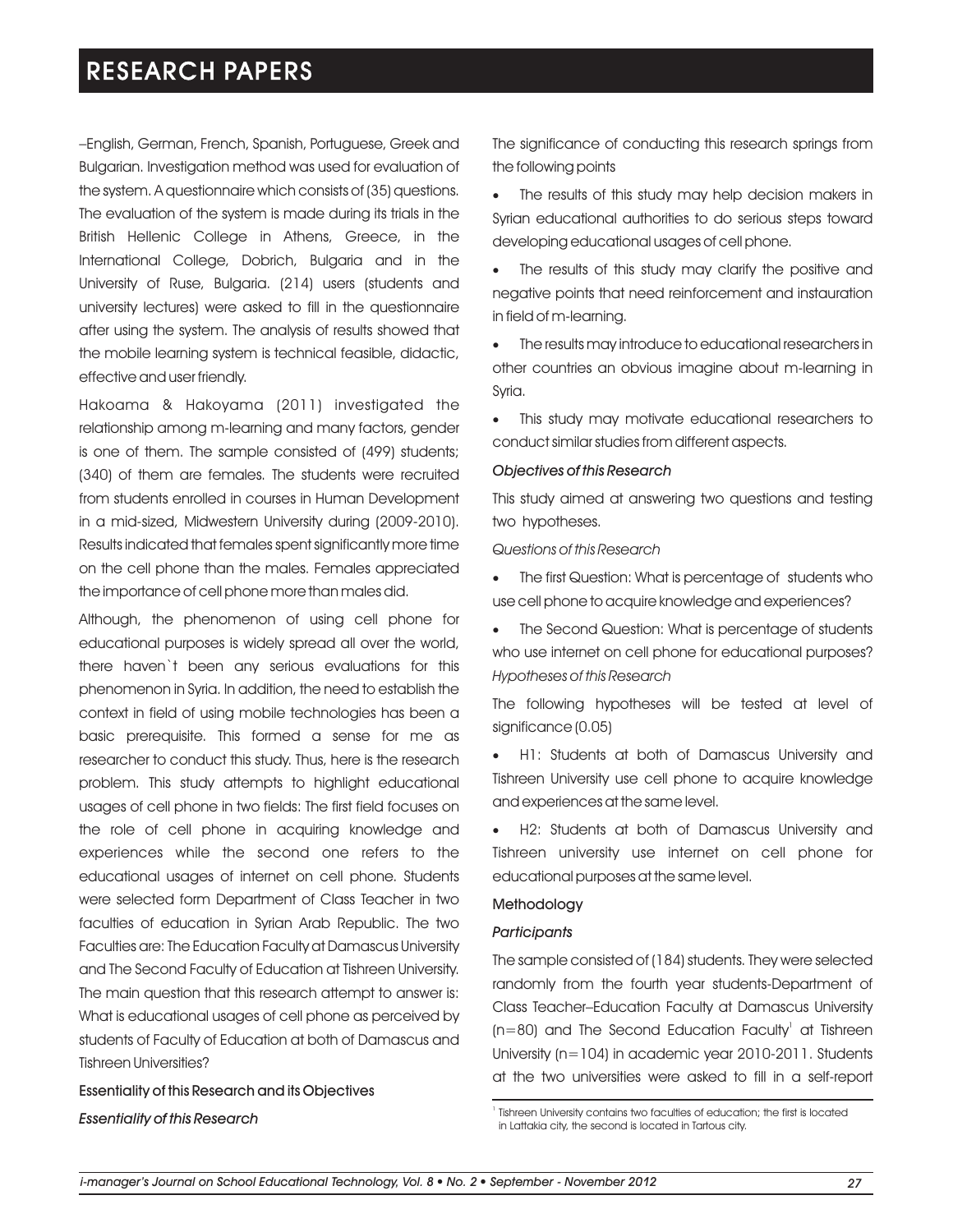## 17–item questionnaire.

## *Instrument of this Research*

A self-report 17–item questionnaire was prepared by the researcher. For every item, there are three options for answer (agree, Somewhat agree, disagree). A questionnaire was given to four of staff members to see whether it measured what was prepared for or not. They emphasized that questionnaire was valid but staff members deleted three items. To ensure that self-report questionnaire was reliable, it was distributed to an exploratory sample consisted of (35) students of Education Faculty at Tishreen University, then Cronbach's Alpha coefficient was computed by using SPSS. It is (0.91). The selfreport questionnaire was corrected according to likert scale; beginning from (0) score for answer (Disagree) to (2) scores for answer (Agree). The last form of the self-report questionnaire consisted of (17) items divided in two fields: The first field items measure the role of cell phone in acquiring knowledge and experiences while the second field items measure the educational usages of internet on cell phone.

### Results of this Research

## *Results Related to the First Question*

What is percentage of students who use cell phone to acquire knowledge and experiences? Frequencies and percentages were computed for every item of the first field of the questionnaire.

Table 1 shows the results as the following

- ·Cell phone- as it is clear from item No (11) helps students (45.65%) to keep schedule of lectures as a picture on their cell phone.
- ·As it can be seen from item No (2), there are (41.30%) of students asserted that cell phone helps them to acquire new modern technological skills.
- ·Cell phone helps students (39.67%) to learn cultural information, item No (4). It also helps students (39.13%) to translate foreign words, item No (5).
- ·Approximately, cell phone helps students (32%) to learn social skills and save their examinations scores. (Items No 3 &10)
- As for item No (9), students (28.80%) use cell phone to

|                 | The First Field: The cell<br>phone helps me to: |       | Percentages |       |  |  |
|-----------------|-------------------------------------------------|-------|-------------|-------|--|--|
| No:             | Items                                           | D     | SA          | A     |  |  |
| 1               | Acquire Scientific terms.                       | 33.69 | 44.02       | 22.28 |  |  |
| $\overline{2}$  | Acquire new modern<br>technological skills.     | 17.39 | 41.30       | 41.30 |  |  |
| 3               | Learn social skills.                            | 26.08 | 42.93       | 32.06 |  |  |
| $\overline{4}$  | Learn cultural<br>information.                  | 30.97 | 40.21       | 39.67 |  |  |
| 5               | Translate foreign<br>words.                     | 29.34 | 31.52       | 39.13 |  |  |
| 6               | Train on pronunciation<br>of foreign words.     | 44.56 | 36.95       | 18.47 |  |  |
| 7               | Record lessons of<br>practical education.       | 50    | 33.69       | 16.30 |  |  |
| 8               | Listen to historical<br>speeches.               | 44.56 | 32.06       | 23.36 |  |  |
| 9               | Listen to religious<br>objects.                 | 39.67 | 31.52       | 28.80 |  |  |
| 10              | keep my examinations<br>scores                  | 39.67 | 28.80       | 31.52 |  |  |
| $\overline{11}$ | keep schedule of<br>lectures in college.        | 27.17 | 27.17       | 45.65 |  |  |

 $D = Disagree, SA = Somewhat Agree, A = Agree$ 

Table 1. Responses to the First Field Items by Students  $(n=184)$ 

listen to religious objects. Students (23.36%) emphasize that cell phone helps them to listen to historical speeches, item No (8).

- Cell phone helps students (22.28%) to acquire scientific terms, item No (1).
- Cell phone also helps students (18.47%) to train on pronunciation of foreign words, item No (6).

As for item No (7), It is clear that only (16.30%) of students use their cell phone to record lessons of practical education but this doesn`t mean that most majority of students refuse the idea, we have to take into consideration that (33.69%) of students accept the idea of item No (7) partially.

### *Results Related to the Second Question*

What is percentage of students who use internet via cell phone for educational purposes? Table 2 shows the results as the following

- As for item No (15), students (41.84%) use internet on cell phone to exchange information with college mates.
- It is clear from Item No (13) that students (40.76%) use internet on cell phone to search for information related to their study.
- Students (38.58%) use internet on cell phone to build social relationship, item No(17).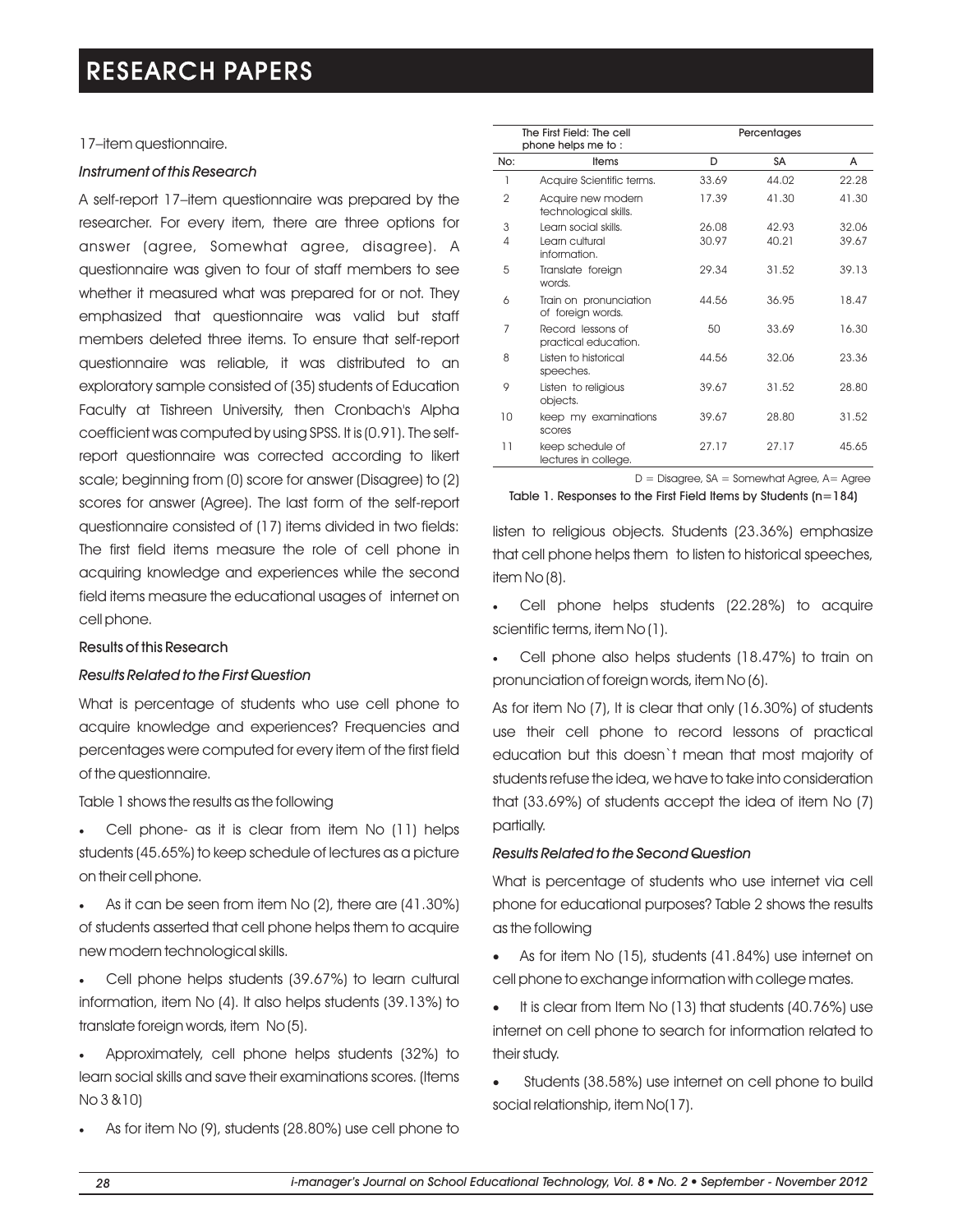- ·There are (33.69%) of students use internet on cell phone to explore cultural news, item No (14).
- Students (32.60%) use internet on cell phone to explore educational news, item No (12).

Responses related to item No (16) show that students (23.91%) use internet on cell phone to send and receive efiles.

*Testing Hypotheses*: Before testing hypotheses, Kolmogorov - Smirnov test was used to decide whether or not parametric tests would be used. Table 3 shows that sig values are fewer than (0.05) in all fields except that belongs to students at Damascus University in the first field. This emphasizes that students' scores aren`t distributed normally, therefore non parametric tests (Mann-Whitney U test) must be used.

H1: Students at both of Damascus University and Tishreen University use cell phone to acquire knowledge and experiences at the same level.

Table 4 shows that percentages belong to answer "Agree" are greater at students of Tishreen University in all first field items except items No ( 3& 6). For instance, the percentage of students who agree to items No (1&2) are (24.03% & 42.30%) at Tishreen University, whereas these percentages reduce to (20% & 40%) at students of Damascus University.

|           | The Second Field: I use<br>internet on cell phone to: |                                               | Percentages |       |
|-----------|-------------------------------------------------------|-----------------------------------------------|-------------|-------|
| <b>No</b> | <b>Items</b>                                          | D                                             | SA          | A     |
| 12        | <b>Explore educational</b><br>news.                   | 33.69                                         | 33.69       | 32.60 |
| 13        | Search for information<br>related to my study.        | 26.08                                         | 33.15       | 40.76 |
| 14        | Explore cultural news.                                | 27.17                                         | 38.58       | 33.69 |
| 15        | Exchange information<br>with college mates.           | 23.91                                         | 34.23       | 41.84 |
| 16        | Send and receive e-Files.                             | 46.19                                         | 29.89       | 23.91 |
| 17        | Build social relationships.                           | 22.82                                         | 38.58       | 38.58 |
|           |                                                       | $D =$ Disagree, SA = Somewhat Agree, A= Agree |             |       |

Actually, descriptive statistic isn`t enough to take a decision

Table 2. Responses to the Second Field Items by Students (n= 184)

| <b>Field</b> | <b>University</b>    | Statistic | df  | Sig   |
|--------------|----------------------|-----------|-----|-------|
| The first    | Damascus<br>Tishreen | 0.080     | 80  | 0.200 |
|              |                      | 0.099     | 104 | 0.013 |
| The second   | Damascus             | 0.110     | 80  | 0.019 |
|              | Tishreen             | 0.131     | 104 | 0.000 |

Table 3. Results of Kolmogorov-Smirnov Test for Normality

| Item           | <b>Damascus University</b> |       |       | <b>Tishreen University</b> |           |       |  |
|----------------|----------------------------|-------|-------|----------------------------|-----------|-------|--|
| No             | D                          | SA    | A     | D                          | <b>SA</b> | A     |  |
| 1              | 36.25                      | 43.75 | 20    | 31.73                      | 44.23     | 24.03 |  |
| $\overline{2}$ | 23.75                      | 36.25 | 40    | 12.5                       | 45.19     | 42.30 |  |
| 3              | 30                         | 31.25 | 38.75 | 23.07                      | 51.92     | 25    |  |
| 4              | 33.75                      | 45    | 21.25 | 28.84                      | 36.53     | 34.61 |  |
| 5              | 32.5                       | 40    | 27.5  | 26.92                      | 25        | 48.07 |  |
| 6              | 36.25                      | 43.75 | 20    | 50.96                      | 31.73     | 17.30 |  |
| 7              | 47.5                       | 35    | 17.5  | 51.92                      | 32.69     | 18.38 |  |
| 8              | 51.25                      | 30    | 18.75 | 39.42                      | 33.65     | 26.92 |  |
| 9              | 47.5                       | 26.25 | 26.25 | 33.65                      | 35.57     | 30.76 |  |
| 10             | 42.5                       | 31.25 | 26.25 | 37.25                      | 26.92     | 35.57 |  |
| 11             | 38.75                      | 30    | 31.25 | 18.26                      | 25        | 56.73 |  |

Table 4. Comparing Between Students` Answers at Both of Damascus and Tishreen Universities in the First Field Items

about refusing or accepting a hypothesis, thus, Mann-Whitney test is going to be used for testing the first hypothesis.

Table 5 shows that sig value (0.04) is fewer than (0.05). Thus, there is a statistical significance difference between students at the two mentioned universities. Students` mean rank at Tishreen university is higher, therefore the difference is in favor of them. This can be translated that students at Tishreen University use the cell phone to acquire knowledge and experiences more than their peers do at Damascus University.

H2: Students at both of Damascus University and Tishreen university use internet on cell phone for educational purposes at the same level.

Table 6 shows that Percentages related to answer "Agree"

| <b>University</b> | Mean<br>Rank | Sum of<br>Rank | Man-<br>Whitney U | Wilcoxon W |       | Sia  |
|-------------------|--------------|----------------|-------------------|------------|-------|------|
| $(n=80)$          | 83.64        | 6691.5         | 3451.5            | 6691.5     | 1.98- | 0.04 |
| Tishreen          | 99.31        | 10328.5        |                   |            |       |      |
| $(n=104)$         |              |                |                   |            |       |      |

| Table 5. Results of Mann-Whitney U Test for<br>Testing the First Hypothesis |       |                            |       |           |                            |       |  |  |
|-----------------------------------------------------------------------------|-------|----------------------------|-------|-----------|----------------------------|-------|--|--|
| Item                                                                        |       | <b>Damascus University</b> |       |           | <b>Tishreen University</b> |       |  |  |
| No                                                                          | SA    | А                          | D     | <b>SA</b> | A                          | D     |  |  |
| 12                                                                          | 45    | 27.5                       | 27.5  | 25        | 38.46                      | 36.53 |  |  |
| 13                                                                          | 38.75 | 3.75                       | 27.5  | 16.34     | 32.69                      | 50.96 |  |  |
| 14                                                                          | 36.25 | 35                         | 28.75 | 21.15     | 41.34                      | 37.5  |  |  |
| 15                                                                          | 23.75 | 38.75                      | 37.5  | 24.03     | 30.76                      | 45.19 |  |  |
| 16                                                                          | 41.25 | 32.25                      | 26.25 | 50        | 27.88                      | 22.11 |  |  |
| 17                                                                          | 13.75 | 53.75                      | 32.5  | 29.80     | 26.92                      | 43.26 |  |  |

Table 6. Comparing Between Students` Answers at Both of Damascus and Tishreen Universities in the Second Field Items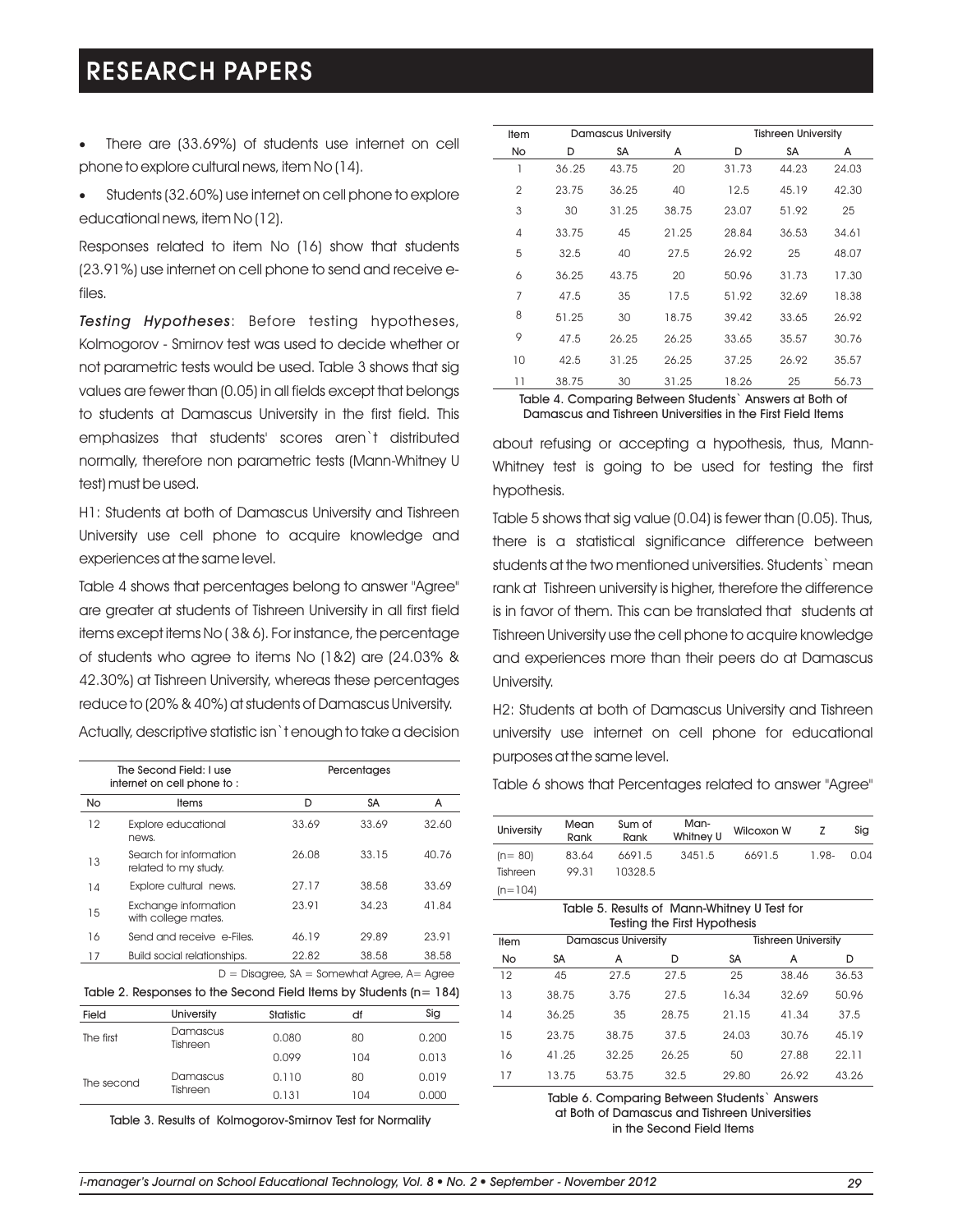are greater at students of Tishreen University in most of the second field items. For instance, item No (12) asserted that students (36.53%) at Tishreen University use internet on cell phone to explore educational news while this percentage decreases to (27.5%) at Damascus University. Students (50.96%) at Tishreen University use internet on cell phone to search for information related to their study while this percentage reduces to (27.5%) at Damascus University. In contrast, answers related to item No (16) asserted students (26.25%) at Damascus University use internet on cell phone to send and receive e-files whereas this percentage reduces to (22.11%) at Tishreen University.

In fact, we can't depend on percentages to refuse or to accept a hypothesis, so Mann-Whitney U test must be used.

It is apparently from Table 7 that sig value (0.03) is fewer than (0.05) and students` mean rank at Tishreen University is greater (99.88>82.90). Thus, there is a statistical significance difference between students at the two mentioned universities. The difference is in favor of students at Tishreen University. This emphasizes that students at Tishreen University use the internet on cell phone for more prolonged educational purposes than their peers at Damascus University.

## Conclusion and Recommendation

Actually, the results of this research emphasize that there are six main educational usages of cell phone

- Keeping schedule of lectures in college (45.65%).
- Using internet on cell phone to exchange information with college mates (41.84%).
- Acquiring new modern technological skills. (41.30%).
- Using internet on cell phone to search for information related to their study (40.76%).
- Learn cultural information (39.67%).
- ·Translate foreign words (39.13%).

As for students at Tishreen University, the main educational

| University | Mean<br>Rank | Sum of<br>rank | Man-<br>Whitney U | Wilcoxon W | 7       | Sig  |
|------------|--------------|----------------|-------------------|------------|---------|------|
| $(n = 80)$ | 82.90        | 6632           | 3392              | 6632       | $2.15-$ | 0.03 |
| Tishreen   | 99.88        | 10388          |                   |            |         |      |
| $(n=104)$  |              |                |                   |            |         |      |

Table 7. Results of Mann-Whitney U test for Testing the First Hypothesis

usages of cell phone are

- Keeping schedule of lectures in college (56.48%).
- Using internet on cell phone to search for information related their study (50.96%).
- Translate foreign words (48.07%).

As for students at Damascus University, the main educational usages of cell phone are

- Acquiring new modern technological skills (40%).
- Learn social skills (38.75%).

Using internet on cell phone to exchange information with college mates (37.5%).

The results of this research assert that cell phone have attracted students participated in this study as one of modern instructional technology tools regardless of level of usage. Despite the results revealed that there is a simple usage of cell phone for educational purposes, this forms a good beginning point for educational researchers in Syria and other Arab countries to conduct experimental studies in field of m-learning. Therefore, educational researchers can specify the best methods and styles for educational usages of cell phone.

It is also quite clear that students used the cell phone for educational purposes as a form of informal learning forms. This emphasizes that cell phone is used in Syria in frame of self learning only. This suppose on authors of educational courses to guide students to educational methods that can be used by cell phone.

The results are also benefit for students and instructors; because results of this research referred to cell phone as one of instructional technology tools, thus the percentage of students and instructors who use cell phone for educational usage may increase gradually by reading the results.

The services introduced especially for students by tow companies worked in Syria (Syriatel and MTN) are relatively cheap, so students used internet on cell phone for educational purposes effectively. In the light of results, the researcher recommends educational establishments to:

Train students of all colleges to utilize of cell phone features in their instruction.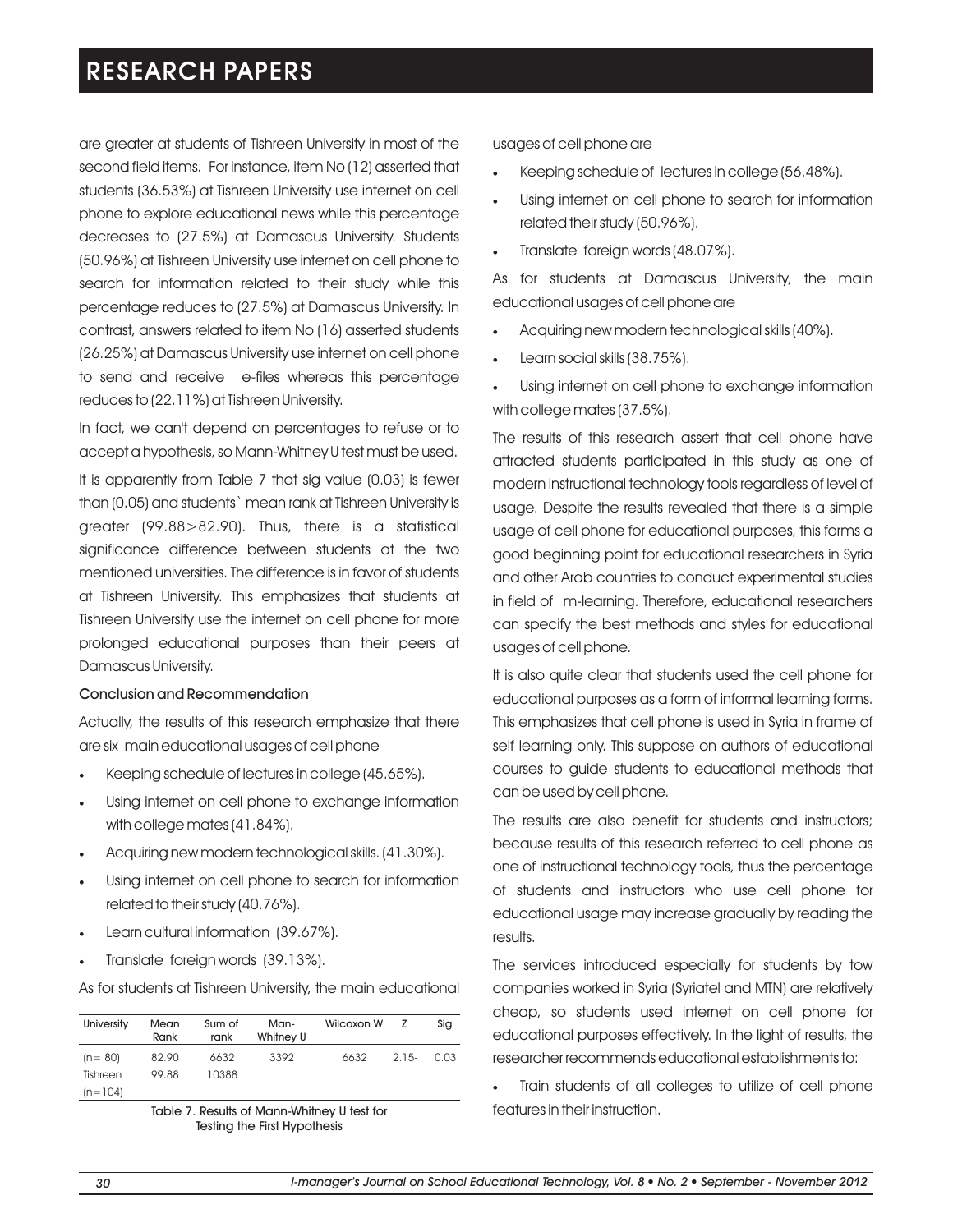· Specialize chapter related to educational usages of March 2008, *Learning Sciences Research Institute*, cell phones in curriculum of instructional technology.

Form a corporation; its main task is to design instructional programs and websites that can be worked by using cell phones devices.

·Prepare experts in field of m-learning.

Shift m-learning in Syria from informal learning to Non formal learning and formal learning.

Conduct more researches about educational usages of cell phones.

### References

[1]. Al-Mabrouk., Khalid and Soar, J. (2009). A delphi study on issues for successful information technology transfer in the Arab world. *The International Arab Journal of Information and Technology.* 6 (1),pp. 7-13. 2009.

[2]. Brown, J., and Metcalf, D. (2008). Mobile Learning Update. The MASIE Center & The Learning Consortium Saratoga Springs, NY 12866 USA. Retrieved June 9,2010 from www.masie.com.

[3]. Chen, G.D., Chang, C.K., and Wang. C.Y. (2008). Ubiquitous learning website: Scaffold learners by mobile devices with information-aware techniques. *Computers & Education*, 50 (2008). pp.77–90. Retrieved January 9,2011, from www.sciencedirect.com

[4]. Ferry, B. (2009). Using mobile phones to enhance teacher learning in environmental education. Research online. Faculty of Education, University of Wollongong, pp 45 - 55. Retrieved May 9,2010 from http://ro.uow.edu.au/.

[5]. Georgieva, E.S., Smarikarov, A., and Georgieva., T.S. (2011). Evaluation of mobile learning system. *Procedia Computer Science* 3 (2011). pp. 632–637.Retrieved December14,2011 from www.sciencedirect.com

[6]. Hakoama, M., and Hakoyama, S. (2011). The impact of cell phone use on social networking and development among college students. *The American Association of Behavioral and Social Sciences Journal*, Vol.15, pp.1- 20. Retrieved December14, 2011 from www.sciencedirect.com

[7]. Hartnell, E., and Heym, N. (2008). How mobile phones help learning in secondary schools. A report to Becta University of Nottingham. Retrieved February15,2010 from www.lsri.nottingham.ac.uk.

[8]. Hashemi, M., and Ghasemi, B. (2011). Using Mobile Phones in Language Learning/Teaching. *Procedia Social and Behavioral Sciences* 15 (2011), pp. 2947–2951. Retrieved December 14,2011, from www.sciencedirect.com

[9]. Idrus, R., and Ismail, I. (2010). Role of institutions of higher learning towards a knowledge-based community utilising mobile devices. *Procedia Social and Behavioral Sciences* 2 (2010) 2766–2770. Retrieved January 9, 2011, from www.sciencedirect.com

[10]. Katz, J.E. (2004). Mobile Phones in Educational Settings. Retrieved February 15, 2010 from www.sciencedirect.com

[11]. Kumar, A., Tewari, A., Shroff. G., Chittamuru, D., Kam, M., and Canny, J. (2010). Exploratory Study of Unsupervised Mobile Learning in Rural India. CHI 2010, pp10–15, 2010, Atlanta, Georgia, USA. Retrieved April 9, 2011.

[12]. Lopez, G., Royo, T.M., Laborda, J.G., Calvo, F.G. (2009). Methods of adapting digital content for the learning process via mobile devices. *Procedia Social and Behavioral Sciences* 1 (2009),pp. 2673–2677. Retrieved February 2,2010 from www.sciencedirect.com

[13]. Misfsud, L. (2003). Learning 2go: Making reality of the scenarios?. In *Proceeding of m-learning* 2003:Learning with mobile devices" London: Learning and skills Development Agency. pp. 99 – 104.

[14]. Nordin, N., Embi, and Yunnis, M.M. (2010b). Mobile Learning Framework for Lifelong Learning. International Conference on Learner Diversity 2010. *Procedia Social and Behavioral Sciences* 7(C) (2010), pp. 130–138. Retrieved January 9,2011, from www.sciencedirect.com

[15]. Nordin, N., Embi, M.A., Hamza, M.I., and Yunnis, M.M., (2010a). The Mobile Learning Environment for the In-Service School Administrators. International Conference on Learner Diversity 2010. *Procedia Social and Behavioral Sciences* 7(C) (2010), pp. 671–679. Retrieved January 9,2011, from www.sciencedirect.com